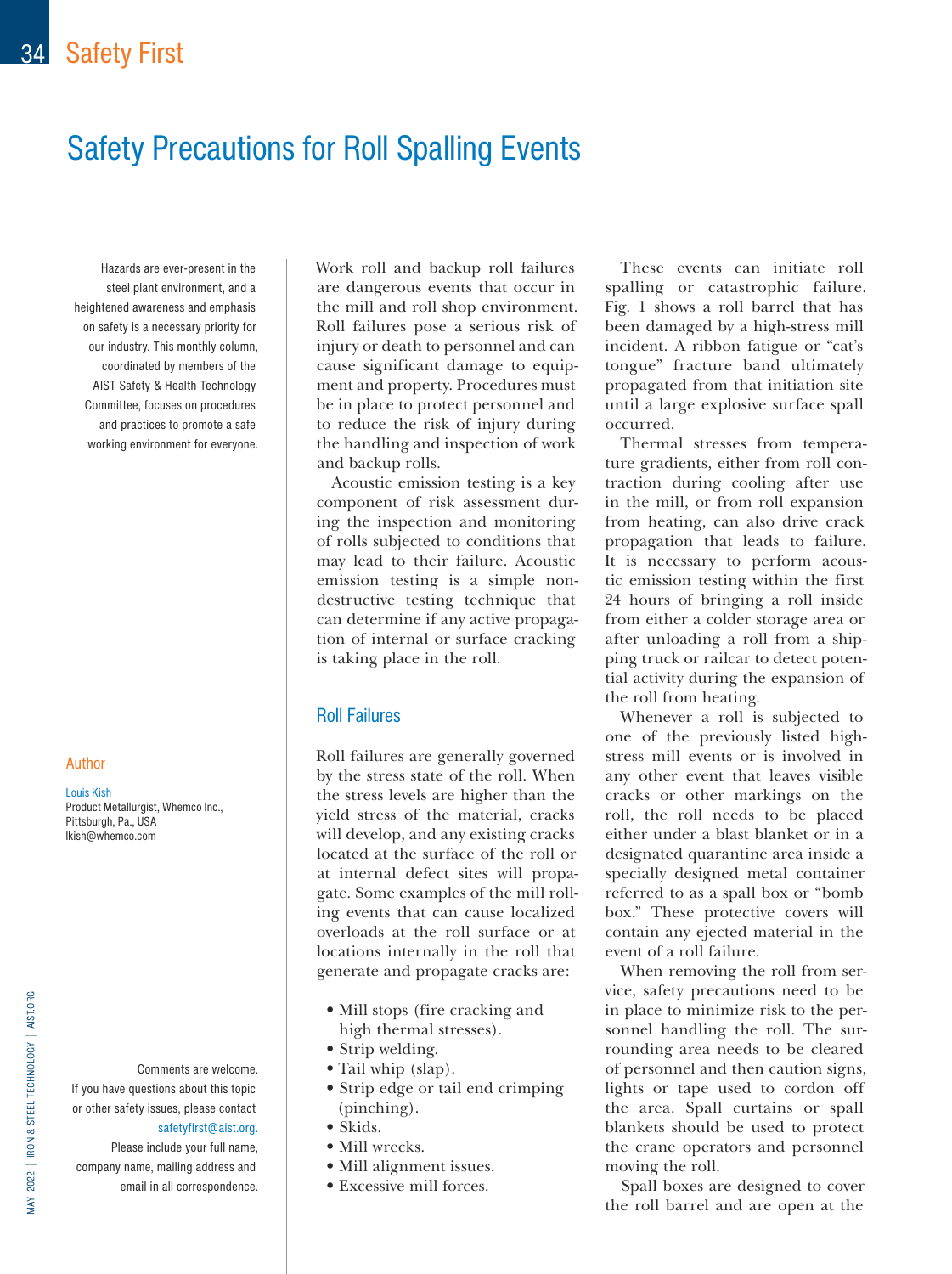#### Figure 1



*Surface damage caused by a high-stress mill accident (a) and stress conditions propagated a fracture band until explosive spalling of the roll barrel surface (b).*

roll necks, so the chocks do not have to be removed before placing the roll in the spall box. Fig. 2 shows a roll, still in the chocks, covered by a spall box with ejected roll material on the ground. After the roll is placed in the spall box, acoustic emission testing is performed on the roll to detect if any cracks are actively propagating.

# Acoustic Emission Testing

Acoustic emissions are defined as transient elastic waves generated by the rapid release of energy from localized sources within a material. In the case of rolls, the energy generating the transient elastic waves are released by crack propagation or fracturing of the roll material under the influence of a stimulus of external, residual or thermal stresses. The acoustic emission waves emanate in every direction from the source until reaching the surface. If a piezoelectric acoustic emission sensor is coupled to the surface, the surface displacement (often on a nanometer scale) is converted into an electric signal that can be measured and recorded by the acoustic emission instrument.

Acoustic emission signals recorded by the sensors are displayed by the instrument in the shape of a sinusoidal waveform. When the peak amplitude of a signal waveform is higher than a set threshold amplitude, a hit is recorded. With correct timing parameters configured in the instrument, each acoustic emission signal from the roll will be counted as one and only one hit. The integrated area under the waveform is the energy. Hits and energy are the best ways to measure acoustic emission activity in a roll and are used as criteria for the passing or failing of an activity monitoring test. A diagram of acoustic emission testing is shown in Fig. 3.

The procedure for acoustic emission testing is relatively simple and straightforward. While the roll body is covered by a spall box or blanket, the acoustic



*A roll, still in the chocks, covered by a spall box with ejected roll material on the ground.*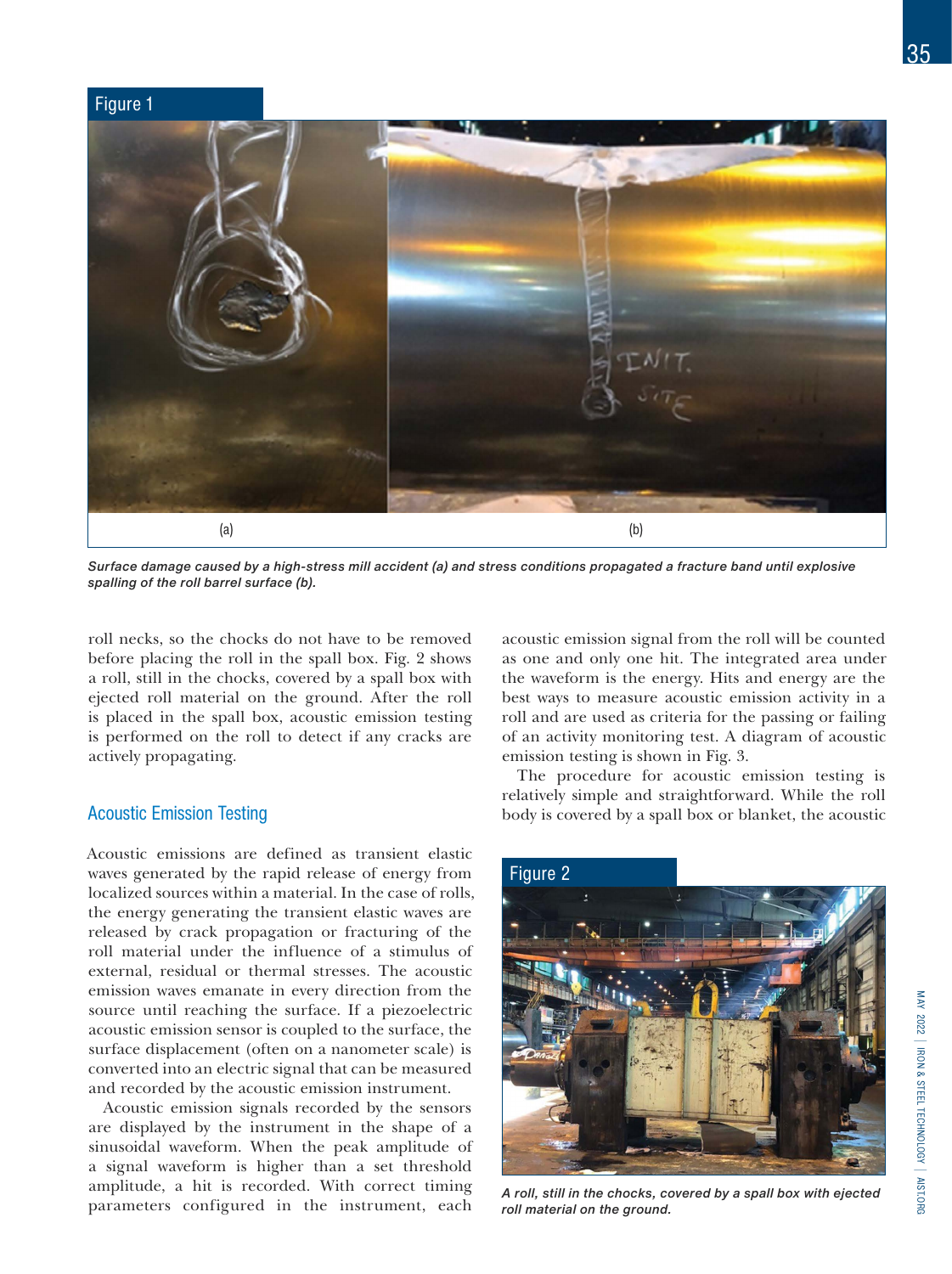

*Diagram of acoustic emission testing (adapted from T.A. Tamutus, R.K. Miller and A.A. Pollock, "Roll Test Procedure Using Acoustic Emission," Mistras Group Inc., 2010).*

emission sensor is placed on the end of the roll with a flat surface. A major advantage of acoustic emission testing compared to other non-destructive evaluation methods, such as ultrasonic testing, is that acoustic emissions can be detected at a remote location relative to the source. This means that it is possible to detect acoustic emission activities occurring anywhere in the roll barrel with a sensor attached to the roll end. Vacuum grease or ultrasonic gel is used as a couplant to maximize the transfer of energy from the roll to the sensor, and the sensor is held in place on the roll by a magnetic clamp. Two sets of calibrating pencil lead break tests are performed, one at 6 inches from the sensor and one at the opposite end of the roll. The recorded amplitudes from these tests are checked against previously recorded reference values for that specific design of roll. If the values are close, the acoustic emission instrument is said to be checked and considered calibrated. The roll monitoring test is then performed for one hour.

After the results are recorded and the file saved, the sets of pencil lead break tests are repeated, and if the amplitudes are close to what was previously measured, the results of the roll monitoring can be considered valid.

Threshold values of acoustic emission sum energy and hits should be determined for the test passing or failing criteria. For a zero tolerance program, there must be zero hits in the hour of monitoring for the roll to pass the test. The roll should remain situated inside of the spall box until the number of hits during monitoring is below the background noise level.

# Roll Inspection and Disposition

Rolls can be active for days, weeks or even months. Once the roll passes acoustic emission testing and is declared inactive, other non-destructive techniques such as ultrasound, eddy current and dye penetrant testing can be used to locate any surface and internal defects. Fig. 4 shows the spalled roll with the spall box lifted for roll inspection after being declared inactive after passing the acoustic emission monitoring. The spall box did an excellent job of keeping mill personnel, equipment and property safe by containing the material that was ejected from the roll.

#### Figure 4



*Example of a spalled roll with the spall box lifted for roll inspection after being declared inactive after passing the acoustic emission monitoring.*